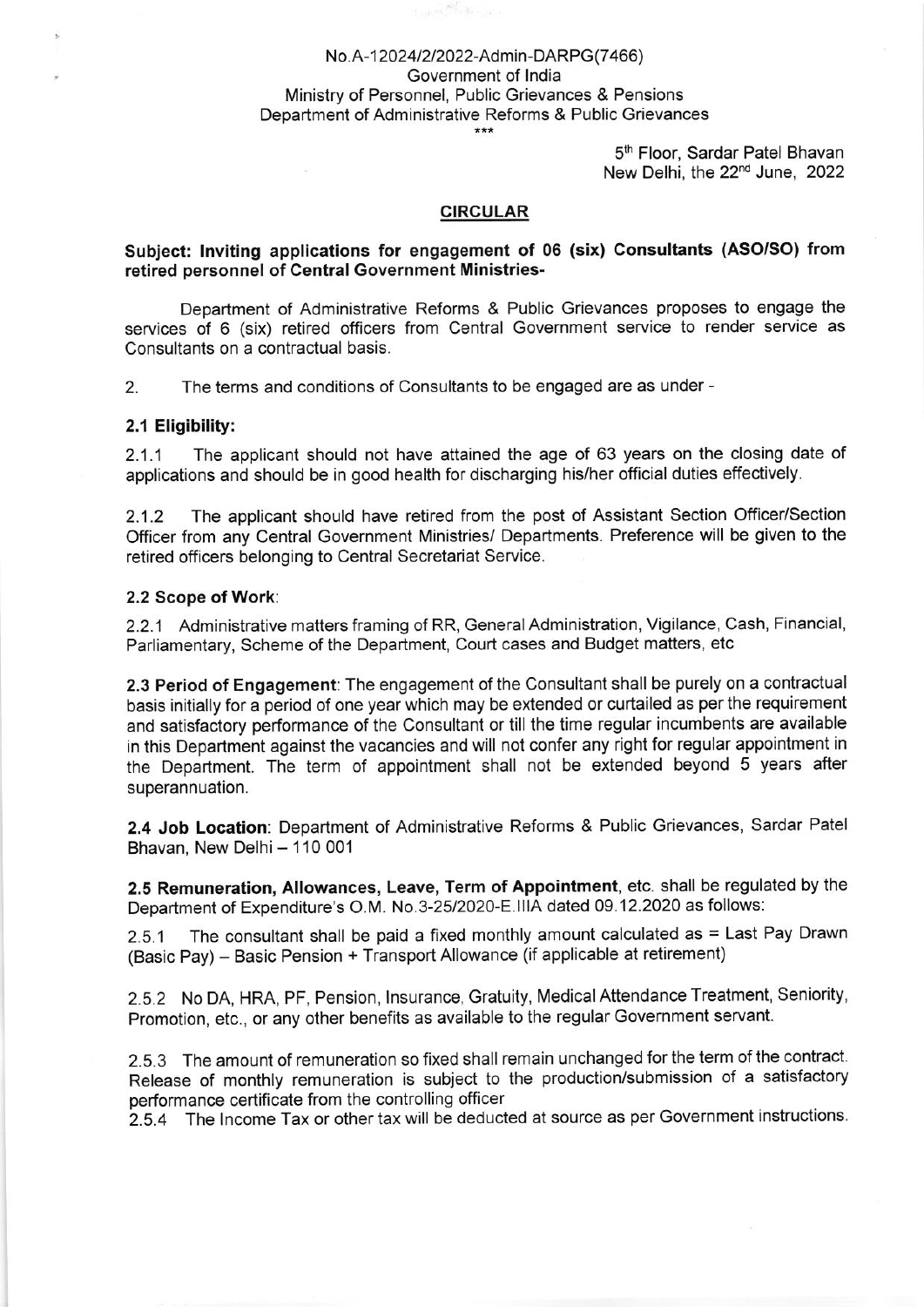## 2.6 Working Hours and Leave:

2.6.1 The Consultant shall be required to observe the normal office timing from 9:00 AM to 5:30 PM (Monday to Friday). He/She may also be called upon to attend the office on Saturday, Sunday, or any holiday in case of exigencies of work. However, no extra compensation will be paid if a person attends office beyond normal office timings.

2.6.2 They shall mark their attendance in AEBAS mandatorily and failing which may result in deduction of remuneration

2.6.3 Paid leave of absence may be allowed at the rate of 1.5 days for each completed month of service. Accumulation of leave beyond a Calendar year may not be allowed

2.6.4 "No work no pay" will be applicable during the period of engagement.

## 2.7 Working Experience:

2.7.1 The applicant must be well acquainted with the functioning of Government Ministries/Departments

2.7.2 Should be well aware of various rules/ regulations of the Government of lndia, capable to handle independently administrative matters, framing of RR, General Administration, Vigilance, Cash, Financial, Parliamentary and Budget matters, etc.

2.7.3 Should have a working knowledge of computer applications such as MS Word, MS Excel, PowerPoint, Email, etc. and e-Office

2.7.4 The applicant should have substantive secretarial experience e.g. noting/drafting and have expertise in office procedure

2.8 Termination of Agreement: The Department may terminate the contract to which these terms apply, if: -

2.8.1 The Consultant is unable to address the assigned work

2.8.2 Quality of the assigned work is not to the satisfaction of the Controlling Officer/ Competent Authority in the Department

2.8.3 The Consultant is found lacking in honesty and integrity

2.8.4 The Competent Authority in the Ministry may also terminate the contract at any time without giving any notice and also without assigning any reason

# 2.9 General Terms & Conditions:

2.9.1 The Intellectual Property Rights (IPR) of the data collected as well as deliverables produced for the Ministry/organization shall remain with the Department.

2.9.2 No one shall utilize or publish or disclose or part with, to a third party, any part of the data or statistics or proceedings or information collected for the purpose of his assignment or during the course of the assignment and even after termination of the contract for the Department without the express written consent of the Department.